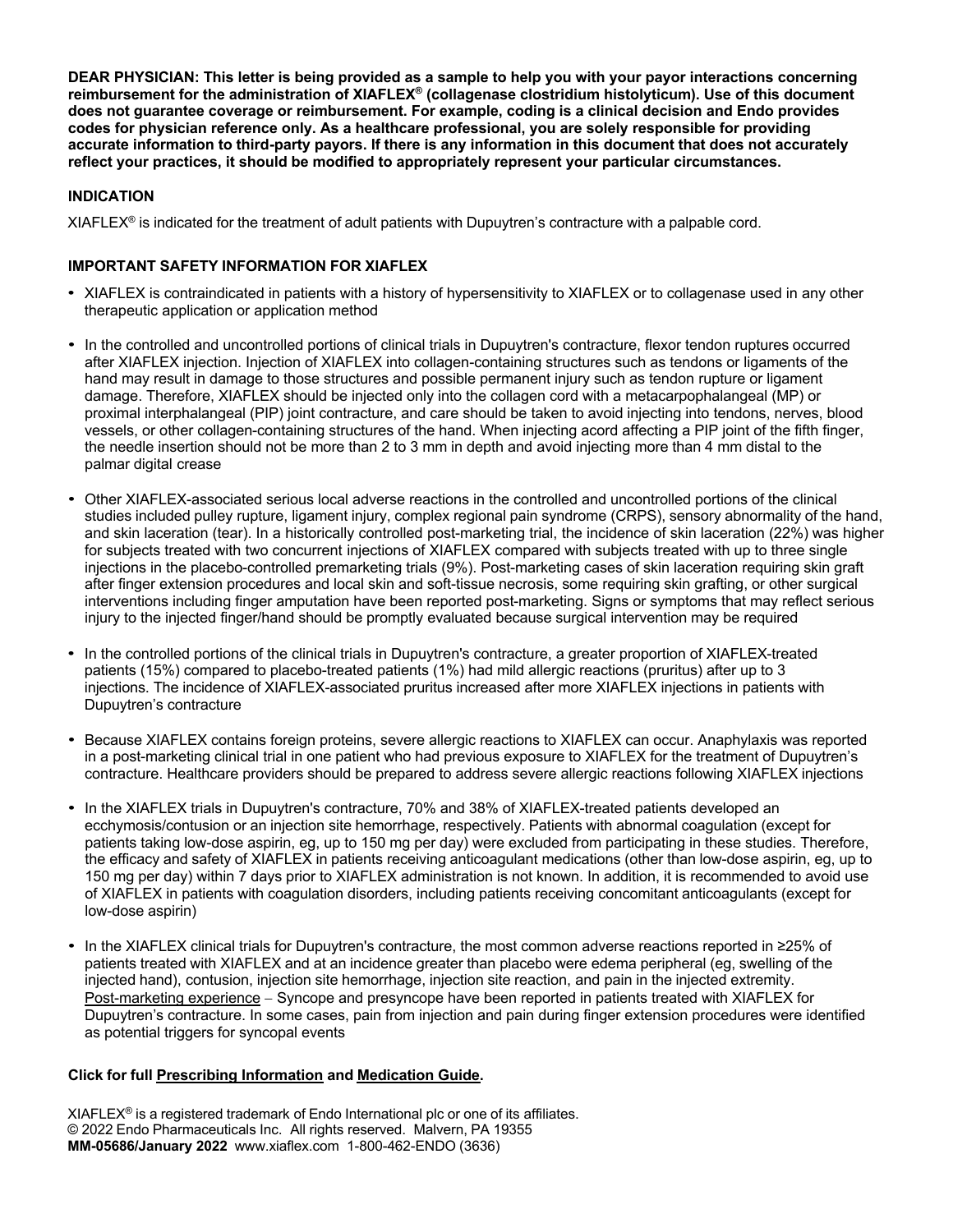**[Date]** 

**[Insurance contact name] [Insurance contact title] [Name of insurance company] [Insurance street address] [City, State ZIP]** 

Re: Denied Injection Claim Appeal Request for XIAFLEX® (collagenase clostridium histolyticum)

Patient name: **[First and last name]**  Patient date of birth: **[XX/XX/XXXX]**  SS #: **[XXX-XX-XXXX]**  Insurance ID #: **[XXXXXXXXXXXXXXX]**  Group #: **[XXXXXXX]** Claim #: **[XXXXXXXX]**

### Dear **[Insurance contact name]**:

I am writing on behalf of my patient, **[patient's name]**, to request reconsideration of a denied claim for XIAFLEX<sup>®</sup>. XIAFLEX<sup>®</sup> is indicated for the treatment of adult patients with Dupuytren's contracture with a palpable cord. XIAFLEX® was provided to **[patient's name]** on **[date of service]** to treat **[his/her]** Dupuytren's contracture.

You have indicated that XIAFLEX® is not eligible for coverage under the patient's health insurance plan due to **[reason for denial from explanation of benefits]**. **[If due to injection of 2 joints/cords during a treatment visit, include following line:]** On October 20, 2014, the FDA-approved Prescribing Information for XIAFLEX® was revised to allow for the treatment of up to 2 joints/cords in the same hand at a treatment visit.

After a thorough review of the patient's history and condition, I have reconfirmed that treatment with XIAFLEX® was medically necessary for **[patient's name]**. To further support the medical necessity of this patient's treatment with XIAFLEX®, I am including information on the patient's history and diagnosis, as well as additional information on the patient's condition.

**[Reasons why XIAFLEX® was prescribed, information on patient's condition, specific joint(s) affected, number of cords and degrees of contracture for metacarpophalangeal/proximal interphalangeal joint release; patient's medical records, impact on range of motion.]**

Based on the preceding facts, I believe treatment with XIAFLEX® was appropriate and medically necessary for this patient. I would appreciate reconsideration of this claim.